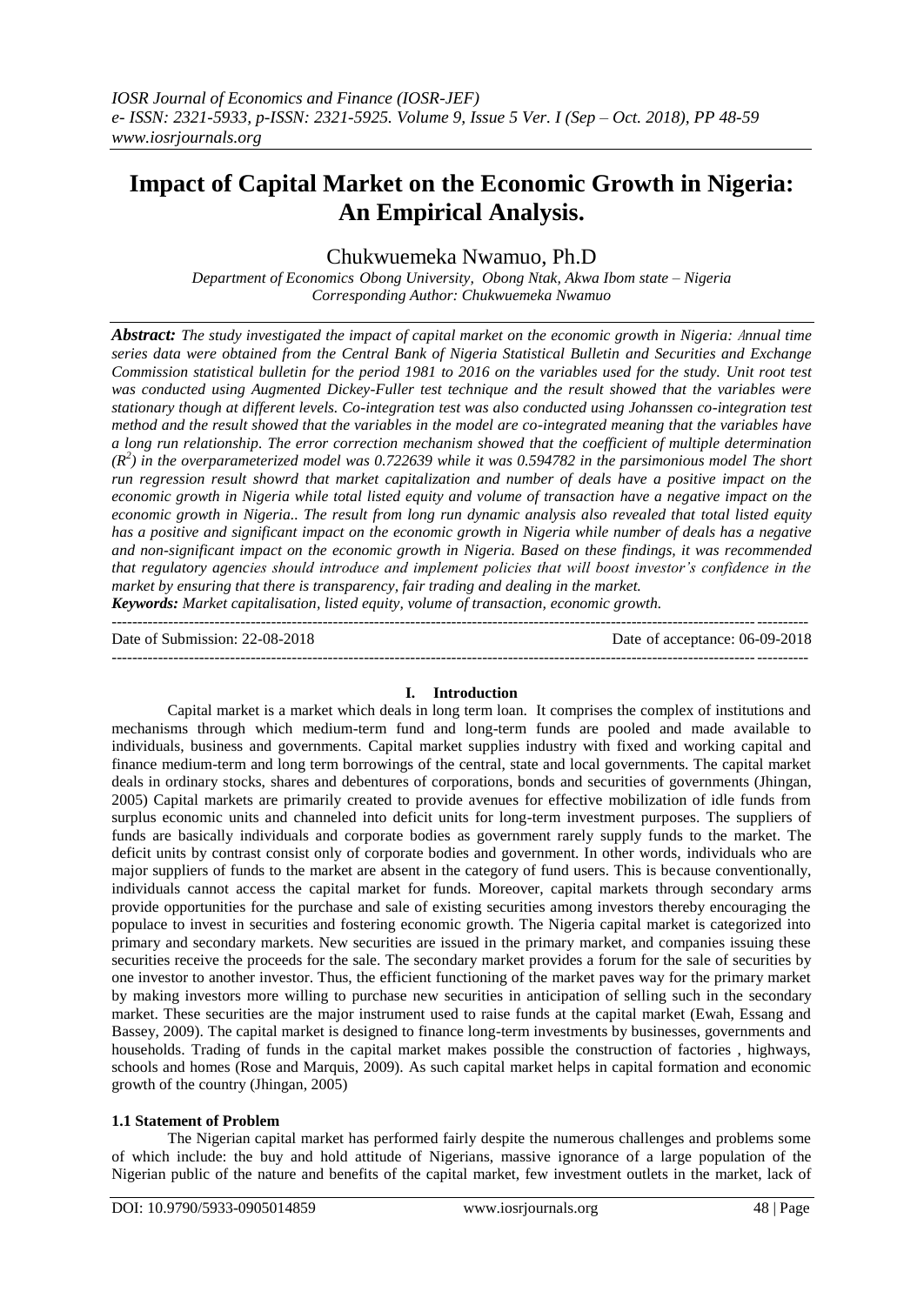capital market friendly economic policies and political instability, private sector led economy and less than full operation of recent developments like the Automated Trading System (ATS), Central Securities Clearing System (CSC), On-line and Remote Trading, Trade Alerts and Capital Trade Points of the Nigerian Stock Exchange (Edame and Okoro, 2013). Over the years, the Nigerian capital market has witnessed increased level of participation both by the private and public investors. The market has equally attracted the attention and the interest of foreign investors. For instance, total listed equity increased from194 in 1981 to 247 in 2016 while market capitalization increased from N5B in 1981 to N16185.5B in 2016. Moreover, volume of transactions increased from N304.8M in 1981 to N607407M in 2016. In the vein, number of deals increased from 10199 in 1981 to 837092 in 2016 (Securities and Exchange Commission, statistical bulletin 2017). Given that one of the functions of capital market is to provide medium-term and long-term fund in other to stimulate economic growth, these increases in the activities of the capital market is expected to generate a corresponding increase in the economic growth of Nigeria. Unfortunately, these increases in the activities of the capital market have not been able to generate a meaningful growth in Nigeria. The study therefore seeks to investigate the impact of capital market on the economic growth of Nigeria.

## **1.2 Objectives of the study**

The broad objective of the study was to investigate the impact of capital market on the economic growth of Nigeria. The specific objectives of the study were:

- (i) To investigate the impact of market capitalization on economic growth in Nigeria
- (ii) To examine the impact of volume of transaction on economic growth in Nigeria
- (iii) To investigate the impact of number of deals on economic growth in Nigeria
- (iv) To examine the impact of total listed equity on economic growth in Nigeria

## **1.3 Hypothesis of the study:**

In order to guide the study, the following null hypotheses were formulated:

- HO<sub>1</sub>: Market capitalization does not have any impact on economic growth in Nigeria.
- HO2: Volume of transactions does not have any impact on economic growth in Nigeria.
- HO<sub>3</sub>: Number of deals does not have any impact on economic growth in Nigeria.
- HO4: Total listed equity does not have any impact on economic growth in Nigeria.

## **II. Literature Review**

## **2.1 Theoretical literature**

**2.1.1 Efficient market theory**: The theory claims that security prices reflect all relevant information; that is, the current market price of a security incorporates all relevant information. If a financial market is efficient, then the best estimate of the true worth of a security is given by its current market price. In an efficient market, it is assumed that a large number of analysts are assessing the true value of firms. The analysts try to find stocks whose market prices are substantially different from their true values. If the analysts find such 'mispriced' securities, they buy or sell them, driving the market price instantaneously toward the true value of the security. Thus competition in the stock market pushes prices to their 'true' value. Thus, stock prices change every day, every hour, even every second as new information flows into the marketplace (Levy 1999).

## **2.2 Conceptual literature**

**2.2.1 Meaning of capital market:** capital market refers to a collection of financial institutions set up for the granting of medium and long term loans. It is a market for long term instruments which include market for government securities, market for corporate bonds, market for corporate shares and market for mortgage loans. That is, it market for the mobilization and utilization of long term funds for development (Anyanwu, 1993). According to Jhingan (2005) capital market is a market that deals in long term loans. Capital market supplies industry with fixed and working capital and finance medium-term and long-term borrowings of the central, state and local governments. Rose and Marquis (2009) see capital market as a market designed to finance long-term investments by businesses, governments and households. Mishkin (2007) defined capital market as the market in which long-term debt (generally those with original maturity of one year or greater) and equity instruments are traded. Nwaolisa, Kasie and Egbunike(2013) defined capital market as a network of financial institutions and infrastructure that interact to mobilize and allocate long-term funds in the economy. The market affords business firms and governments the opportunity to sell stocks and bonds, to raise long-term finds from the savings of other economic agents.

## **2.2.2 Reasons for the establishment of capital market**

According to Anyanwu (1993), the following were the reasons for the establishment of capital market (a) To introduce a code of conduct, check abuses and regulate the activities of the operations of the market.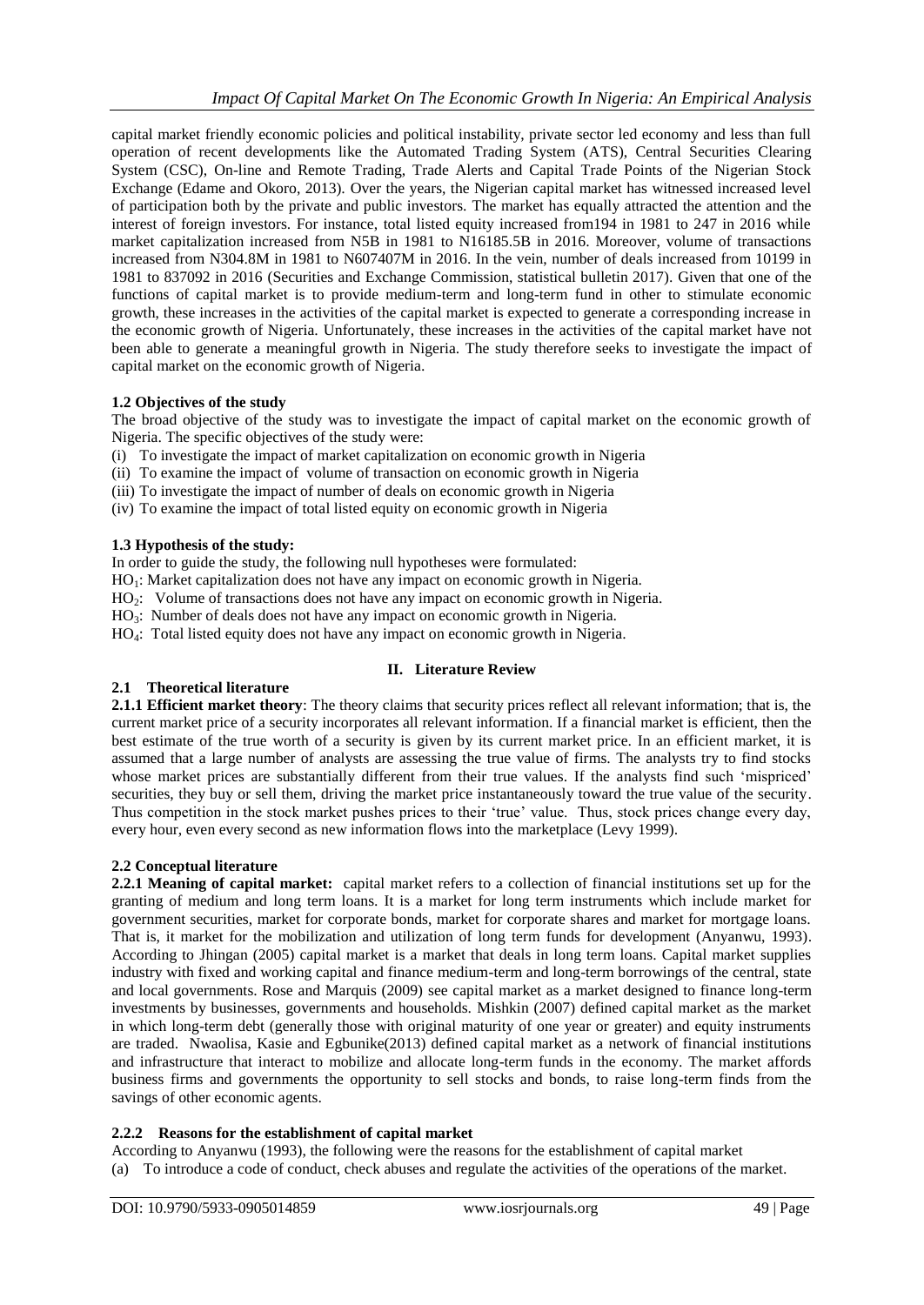- (b) To provide local opportunities for borrowing and lending for long term purposes.
- (c) To enable the authorities to mobilise long -term capital for economic development of the country.
- (d) To provide facilities for the quotation and ready marketability of shares and stocks and opportunities and facilities to raise fresh capital in the market.
- (e) To provide foreign businesses with the facility to offer their shares, and the Nigerian public the opportunity to invest and participate in the shares and ownership of foreign businesses.
- (f) Through participation and ownership, to provide a healthy and mutually acceptable environment for participation and co-operation of indigenous and expatriate capital in the joint effort to develop the Nigerian economy to the mutual advantage of both parties.

#### **2.2.3 Functions of capital market**

The functions of capital market include:

- (a) The promotion of rapid capital formation
- (b) The provision of sufficient liquidity for any investor or group of investors
- (c) The creation of a built-in operational and allocational efficiency within the financial system to ensure that resources are optimally utilized at relatively little costs.
- (d) The mobilization of savings from numerous economic units for economic growth and development.
- (e) The encouragement of a more efficient allocation of new investment through the pricing mechanism.
- (f) The provision of an alternative source of fund other than taxation for government.
- (g) The broadening of the ownership base of assets and the creation of a healthy private sector.
- (h) The encouragement of a mere efficient allocation of a given amount of tangible wealth through changes in wealth ownership.
- (i) Provision of an efficient mechanism for the allocation of savings among competing productive investment projects
- (j) It is a machinery for mobilizing long term financial resources for industrial development
- (k) It is an avenue for effecting payments on debt
- (l) It is a necessary liquidity mechanism for investors through a formal market for debt and equity securities (Anyanwu, 1993).

#### **2.2.4 Problems of the Nigerian Capital Market**

According to Edame and Ukoro (2013), the Nigerian capital market, like the national economy, has been faced with many problems. These problems are both endogenous and exogenous. The exogenous problems are those outside the direct control of the market but which are regulation-induced. The endogenous problems are those that are internal to the market but which are amenable to changes with improved operational procedures including the adoption of information technology. Some of these problems are discussed below:

#### **(i) Small Size of the Market:**

Among the major problems facing the Nigerian capital market is the size of the market. At about 200 quoted companies and a market capitalization of 294.1 billion at the end-December, 1999 the size of the market can be considered to be small when compared with stock market in other emerging markets. For example, the South African stock market has about 650 listed companies while South Korea has about 700 listed companies. The small size of the Nigerian Stock market has been traced to apathy of Nigerian entrepreneurs to go public due to the fear of losing control of their businesses. Another factor is the weak private sector which is a serious constraint militating against healthy growth of the stock market.

#### **(ii) Problem of Illiquidity of the Market:**

The liquidity of a stock market relates to the degree of access, which investors have in buying, and selling of stocks in such a market. The more liquid a stock market is, the more investors will be interested in trading in the market. The lack *of* adequate number of investors in the Nigerian stock market is a reflection of problem of illiquidity in the market. At an average ratio of 2 per cent per year, the turnover ratio, a measure 'of the value of shares traded relative to local market capitalization is very low in Nigeria, compared with 10.0 percent, 9.0 percent and 4.6 percent in Botswana, Zimbabwe and Mauritius, respectively. The low trading

Activities are also a result of the ownership structure. Until 1995, when the Nigerian Investment Promotion Commission Decree 16 and the Foreign Exchange (Monitoring and Miscellaneous) provisions Decree 17 were promulgated to replace the Nigerian Enterprises Promotion Decree of 1984 and Exchange Control Act of 1962, the Nigerian stock market was restricted largely to local investors apart from the original investors in foreign companies who were already in the market before the indigenisation Decree of 1972. New foreign capital had little or no access to the market. The good performance of Botswana, Zimbabwe and Mauritius has been traced to the open door investment policy of these countries. In addition," the buy and hold"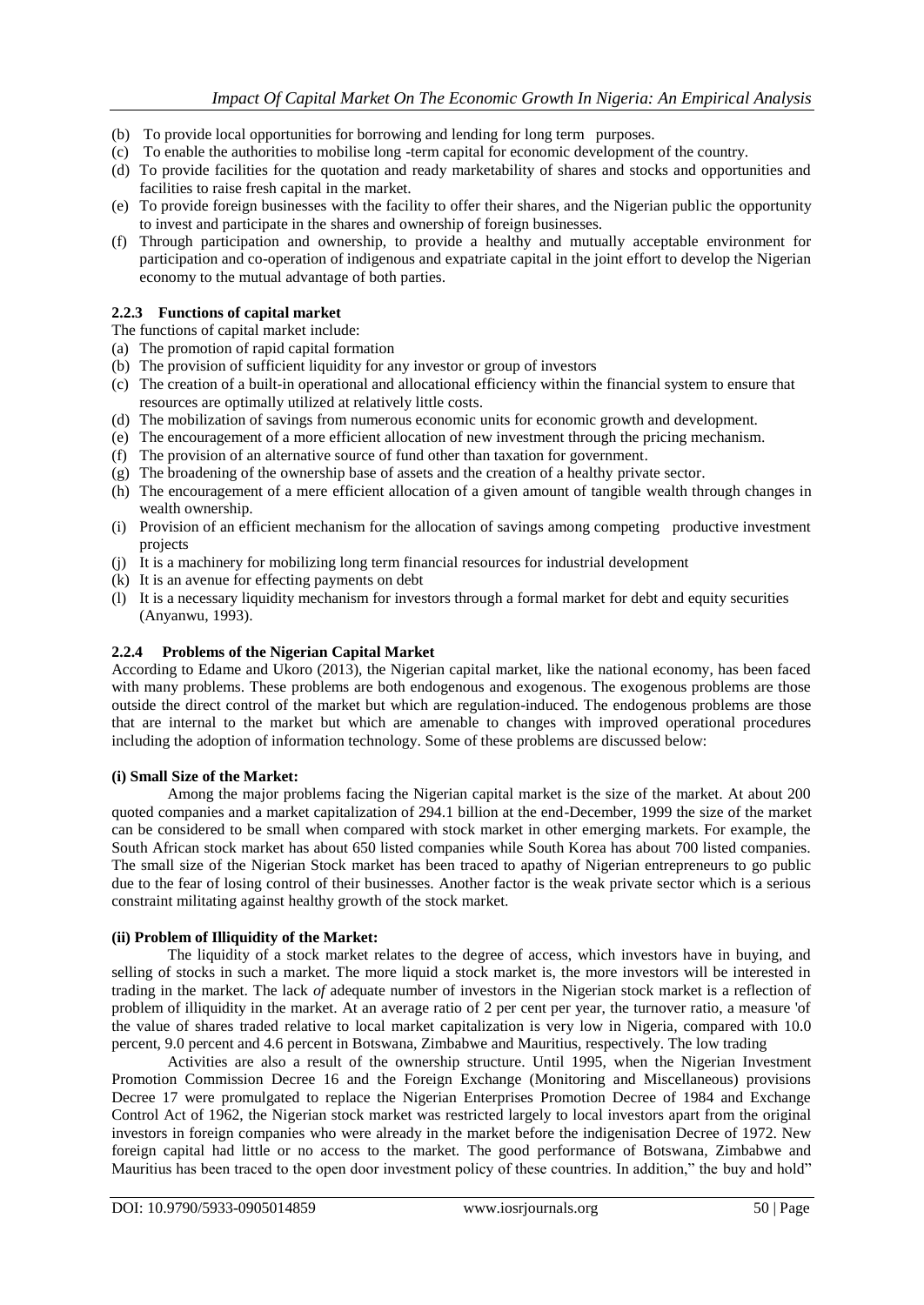attitude of Nigerian investors contributed to the problem of illiquidity. The holdings of original investors and the public sector are normally not traded' except for terminal divestment. This often leaves only the proportion of shares held by few individuals and institutional investors for trading on the market, thus, limiting the liquidity of the market

## **(iv) Delay in Delivery of Share Certificates:**

Prior to April, 1997 when the Central Securities Clearing System (CSCS) started operation, the delay in delivery of share certificates to investors and intra-firm settlements used was a problem in the market. Many of the unclaimed certificates and dividend warrants that are being published regularly are as a result of the delay in delivery of certificates. With the introduction of CSCS, shareholders are now able to take advantage of capital appreciation while transaction period-has been reduced to T+5. The objective of the CSCS system is to achieve real-time transaction reporting, through automated order routing and executing system, which allows post-trade comparison and analysis, and ensures audit trail of all the market transactions.

#### **(v) Problem of Manual Call-over**

The manual call-over whereby all stockbrokers have to be physically present on the floor of the Exchange for trading in securities had also contributed to the slow growth of the market. With the recent introduction of Automated Trading System (ATS), it is expected that stockbrokers will be able to do business more efficiently and thus contribute to the growth of the market.

## **(vi) Double Taxation**

The Nigerian stock market is faced with the problem of double taxation. In a capital market, the operating tax policies have implications for the supply and demand for financial assets. Depending on its nature and structure, taxation could either enhance or retard capital market growth. Tax can be a source of hindrance to development when it is high or levied at multiple stages. Currently in Nigeria, there is income tax, capital gain tax, withholding tax and company income tax. All these taxes together have the tendency of retarding investment because of their burden on investors. Most often, countries that have experienced growth in their stock market have come to realise the role which taxation plays in the promotion of investment in the stock market. For instance, countries like Botswana, Ghana, Kenya, Mauritius, Namibia and Swaziland have recognised the important role which taxation can play in the development of the market. Taxation of equities at both the corporate tax and dividend withholding levels is an important problem that needs to be examined. The practice in the U. K. may offer a useful example for Nigeria. In the UK, through the Advance Corporate Tax (ACT) System, individuals are given tax relief at the corporate level for distributed earnings. The ACT was introduced in Britain to correct the distortions which double taxation had on corporate investment. A number of developing countries like Columbia, Jamaica, Indonesia and Mexico, have one form of tax integration or the other. Presently, Nigeria has not taken any step to reduce the burden of double taxation as incentive for investment in the capital market. Apart from its use as a means of generating revenue, some countries have used tax policies as incentives for developing capital market. They have been used not only for the supply and demand for securities, but also as penalties for companies that were reluctant to go public. For example, Brazil used dividend tax exemption or reductions, stock acquisition tax incentives and provision of tax fund shares as incentives for developing the capital market.

#### **(vii) Lack of Effective Underwriting**

Lack of effective under-writing is one of the problems confronting the Nigerian capital market. Underwriting could be in the form of firm contract, or stand-by arrangement and when an issue is large, there would be need for an underwriting syndicate. An observed deficiency of the Nigerian securities market is the non-existence of effective underwriting. Though the issuing houses claim to undertake underwriting as part of their functions, and a consortium of underwriters often exist when shares are being offered, underwriting business has hardly taken place in the real sense of it. Underwriting entails effective placing of entire issues, and establishing or maintaining a stable trading market for the under-written securities for which there would always be a lead or managing underwriter. Only a few of the existing issuing houses can undertake such functions that guarantee the underwriting of the shares not absorbed by the investors up to a certain percentage.

The .underwriters are in fact the 'market makers' who purchase the securities concerned on their own account to maintain a price when the market price of the offered security falls under the issue price. When such problem arises, the lead or managing underwriter would be expected to buy all such securities and distribute them to the other members of the underwriting syndicate or consortium according to predetermined ratio.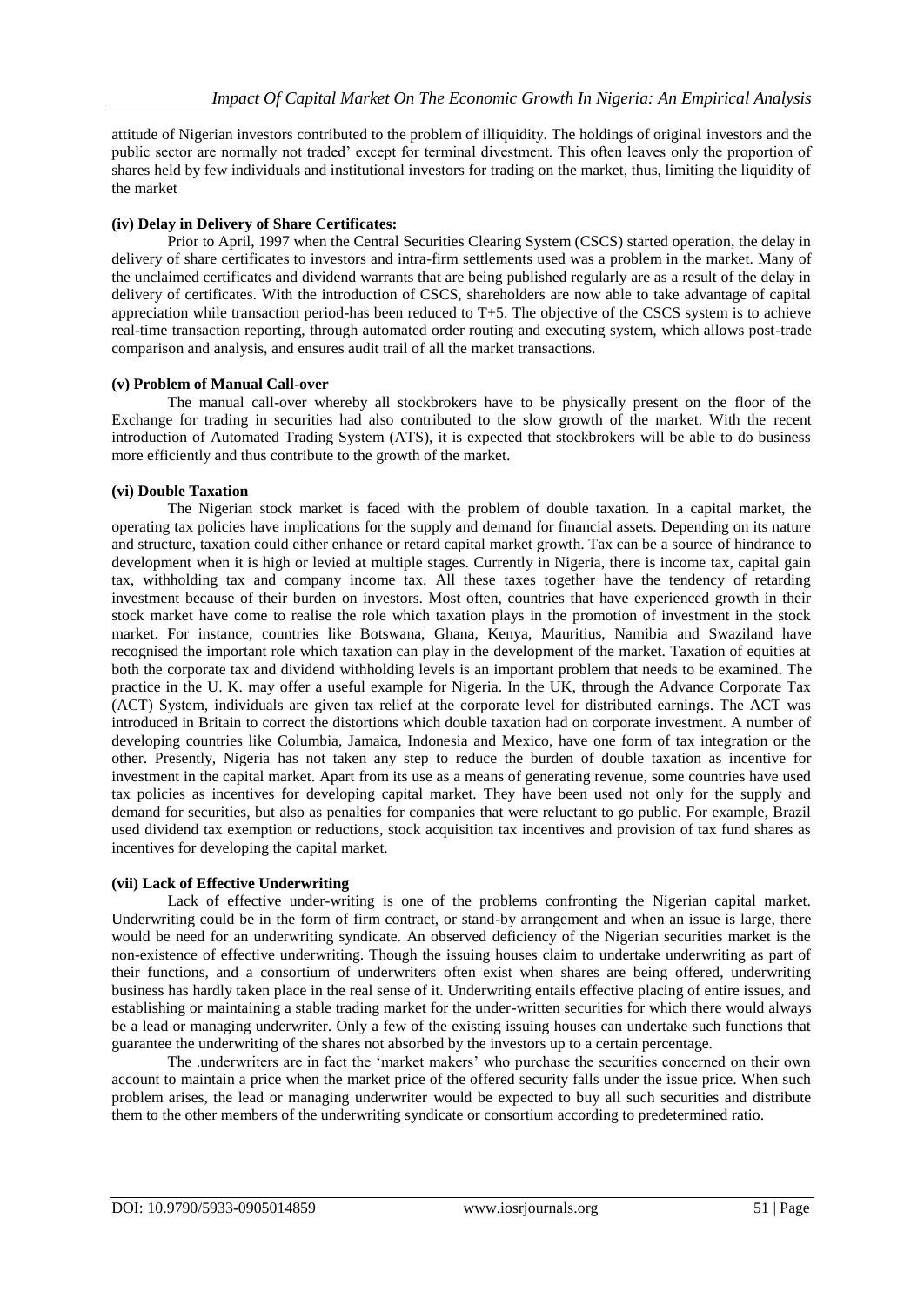## **(viii) Problem of Macroeconomic Instability**

Lastly, the problem of macroeconomic instability in the country has continued to be a hindrance in the development of the Nigerian capital market. Macroeconomic policies that would ensure long-term stability are essential in attracting a sustainable long term investments. Such policies should be conducive to both savings and investment to ensure confidence in the economy. Policies must ensure attractive long-term yields for equities in comparison with other domestic and foreign investment alternatives. Frequent fluctuations in exchange rates and negative real rates of return on investments often force investors to move to other investment outlets or out of the economy entirely.

## **2.3 Empirical literature**

Afolabi (2015) empirically examined the impact of the Nigerian Capital Market on the Nigerian economy looking at a 20 years period from 1992 to 2011. The Nigerian Capital Market was proxy as Market Capitalization against some variables of the economy such as Gross Domestic Product (GDP), Foreign Direct Investment, Inflation Rates, Total New Issues, Value of Transaction and Total Listing. Using the multiple regression analysis, the study finds that Capital Market has an insignificant impact on the Economy within the period under review. The study therefore advised that policies and measures that would boost investors' confidence should be enshrined in the running of Nigerian Capital Market so that it could contribute significantly to the growth of Nigerian economy noting that all elements of the market are essential ingredients to the development of a nation.

Atoyebi, Ishola, Kadiri, Adekunjo and Ogundeji, (2013) seek to determine the impact of capital market on economic growth in Nigeria using annual data from 1981 to 2010. In their empirical analysis, ordinary least square test was used to verify the statistical significance of the variables used and vector auto regression technique to determine the long run relationship within the variables in their study. Their empirical investigations revealed that two variables are statistically significant at 10% and these variables are market index and market capitalization. Also the coefficient value of these two variables suggest that a percentage increase in market index and market capitalization will bring about on the average 33.7 and 44.8 percentage increase in reel GDP. Their findings based on Johanson co-integration technique and vector auto regression suggested three co-integrating equation at 5% level of significant while the vector auto regression suggested the existence of long run relationship between stock market and reel GDP. The stability in the system was also determined through the vector autoregressive technique. Their study recommended that there is need to address the reported case of abuse and sharp practices by some companies in the market. There is also the need to boost the value of transactions in the Nigerian capital market; there is need for availability of more investment instruments such as derivatives, convertibles, future, and swaps options in the market.

Okoye, Modebe, Taiwo and Okorie (2016) investigated the relationship between capital market development and economic growth using data on GDP (proxy for economic growth), market capitalization ratio; value traded ratio and stock market turnover ratio (proxies for capital market development) over the period 1981-2014. Employing the econometric methodology of the vector error correction model, their study showed that in the short-run, market capitalization ratio and turnover ratio have significant negative effect on aggregate national output (GDP). Their study also showed positive effect of value traded ratio as well as negative effect of inflation rate on GDP though not significant. Their long-run estimate showed that all the exogenous variables have significant negative impact on GDP and that changes in market capitalization ratio, value traded ratio and turnover ratio produce more than proportionate changes in GDP. With an adjustment speed of about 91.12 per cent, their model presents an inherent capacity to overcome short-run disequilibrium. Their Granger causality test result shows evidence of causal impact of market capitalization ratio, value traded ratio and turnover ratio on aggregate national output. Their study further shows uni-directional causality from GDP to inflation. Their study established that stock market development constitutes a significant determinant of economic growth in Nigeria.

Yadirichukwu, and Chigbu, (2014) examined the impact of capital market on economic growth in Nigeria. In their study, a time-series research design relying extensively on secondary data covering 1985 -2012 was adopted. Their study utilized regression analysis as data analysis method incorporating multivariate cointegration and error correction to examine characteristics of time series data adopting disaggregate the capital market indices approach. Their finding suggested that two exhibited positive while two exhibited inverse and statistically significant relationship with economic growth. Their study recommended that relevant regulatory agencies should focus on enhancing efficiency and transparency of market to improve investor's confidence. Therefore the need for effective and favourable macroeconomic environment to facilitate economic growth and ensure that channels of capital market induced growth are built around effective systems; and that policy institutions are active in making systemic checks and appropriate policy innovations to ensure capital market led economic growth.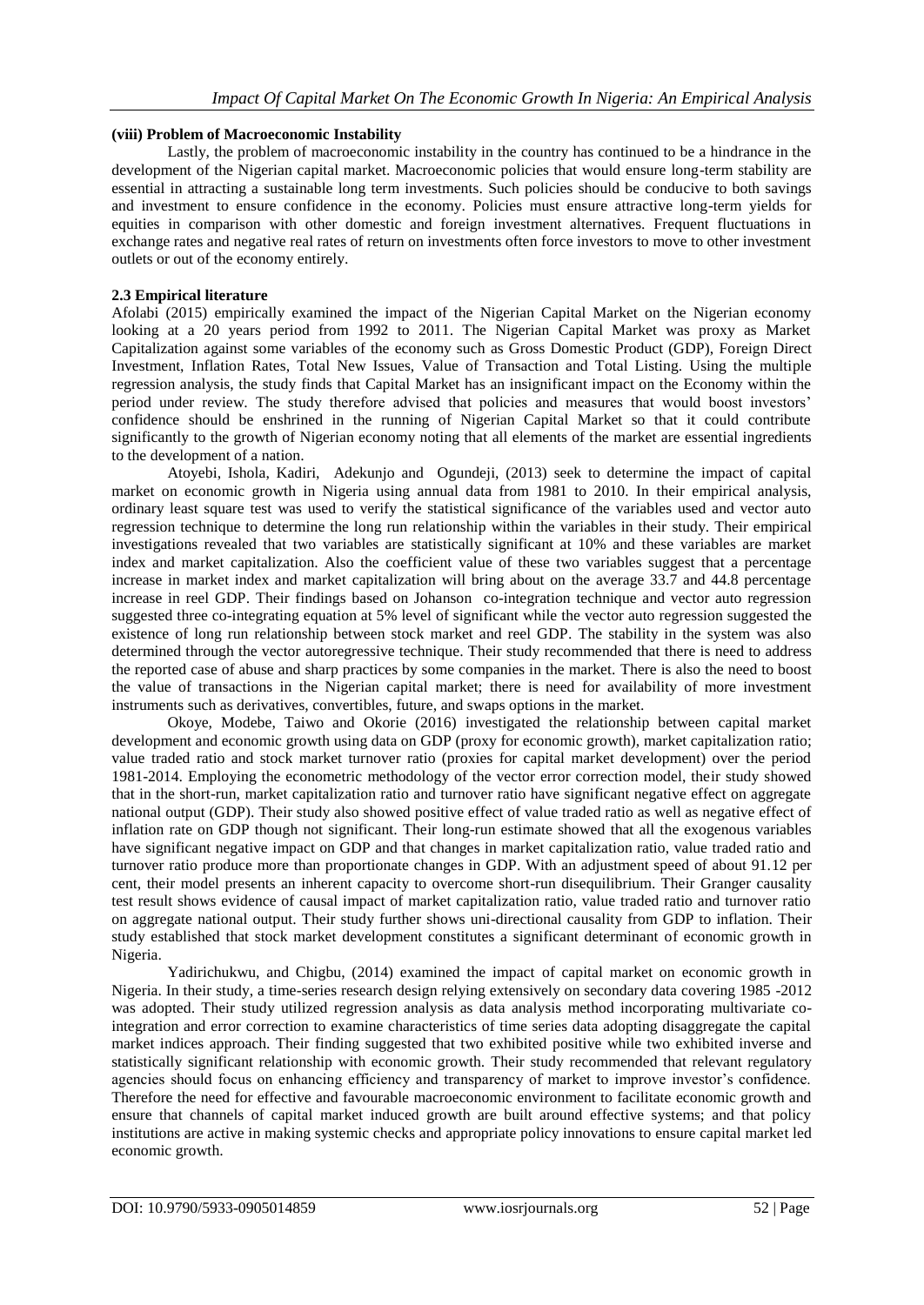Taiwo, Adedayo and Evawere (2016) evaluated the contribution of capital market to the growth of Nigeria's economy. Their study estimated error correction model for economic growth in Nigeria, using Vector Error Correction techniques on an annual time series data spanning from 1981 to 2014. The data used in their study were subjected to Phillip Perron Unit Root Test at level and first difference. Their result showed that, at one percent significance level, all the variables were stationary at first differencing. Their result of the normalized co integrated series revealed that market capitalization rate, total value of listed securities, labor force participation rate, accumulated savings and capital formation are significant macroeconomic determinant factors of economic growth in Nigeria. The study recommended that, for the capital market to realizes its full potentials, its environment must be enabled to promote and encourage investment opportunities for both local and international investors, since the stock market operates in a macroeconomic environment. Consequently, an improvement in the Nigerian trading system with the aim of increasing the ease with which investors can purchase and sell shares, could guarantee the stock market liquidity.

Akeem (2011) examined the impact of capital market on the Nigeria economy and also examined how stock exchange market has contributed to the economic growth which aims at studying the second tier securities market. The secondary data employed in the work were collected from the statistical bulletin of the Central Bank of Nigeria (CBN) 2008. Their study used ordinary least square i for all variables in order to determine the linear relationship between the independent and independent variable. Multiple regression models were adopted in their study and the result from their regression models showed that the  $\mathbb{R}^2$  for model one and two are 0.840, 0.88 respectively, which implied that 84% and 88% variation in the dependent variable can be attributed to the variation in the independent variable, Also  $R^2$  – adjusted of 0.799 and 0.874 implied that 79% and 87% showed a minimize error from the coefficient of determinant  $(R^2)$ . The study concluded that integration into the world capital market will accelerate the growth process.

Adenusi, Sulaiman and Azeez (2013) addressed the impact of capital market development on economic growth and development since the liberalization policy in 1986 to 2010 in Nigeria. Their study employed Ordinary Least Square (OLS) and Johansen co-integration estimation techniques. Gross Domestic Product (GDP) was used as measure for economic growth while the capital market development were represented with Market Capitalization (MCAP), Total Value of Transaction (TVT), Total New Issues (TNI), All-Share Index (ALSI) and Total Listing on the NSE (TLT). The result of their study showed that capital market development has not impacted positively on Nigeria economic growth and development due to the relative small size of the market despite its development as a result of the liberalization policy. The study recommended that policies that would encourage domestic as well as foreign investors to participate in the market be formulated.

Onwe (2015) examined the impact of capital market on economic growth of Nigeria between the periods of 1990 – 2013. Their study adopted time series econometrics analysis to determine the long run and causal relationship between capital market and economic growth in Nigeria. The diagnostic tests carried out in the study include unit root, co-integration, Error Correction Mechanism (ECM). The study also used ordinary least square (OLS), in which changes in GDP was regressed on Market capitalization (MCAP), All share index (ASI), Total value for Transactions (VLT) and Turnover (TO) using annual time series data from CBN statistical bulletin. The result of their unit root showed that all variables were all stationary at first difference and also co-integrated of the same order in the long run. Their OLS result revealed that there was a significant impact of capital market on economic growth in Nigeria. Based on their findings, their study recommended that there is the need for government to intensify effort in promoting investment in Nigeria. This can be done by creating an enabling environment for investment to thrive in the country The higher the number of investors in the economy the more the patronage received by the Nigeria stock exchange. Apart from improving the stock market development, investment will also increase domestic output which is a major antidote for any ailing economy.

#### **III. Methodology**

Multiple regression analysis was used in the study. Time series data spanning from 1981 to 2016 was sourced from the Central Bank of Nigeria statistical bulletin and. Securities and Exchange Commission, statistical bulletin. The data were analysed using E-views. 9

#### **3.1 Model specification**

In order to investigate the impact of capital market on economic growth in Nigeria, the model for this study is specified thus;

 $GDP = f(MCAP, VOT, NOD, TLE)$ ….. (1) Where; GDP = Gross Domestic Product (proxy for economic growth)  $MCAP$  = Market capitalisation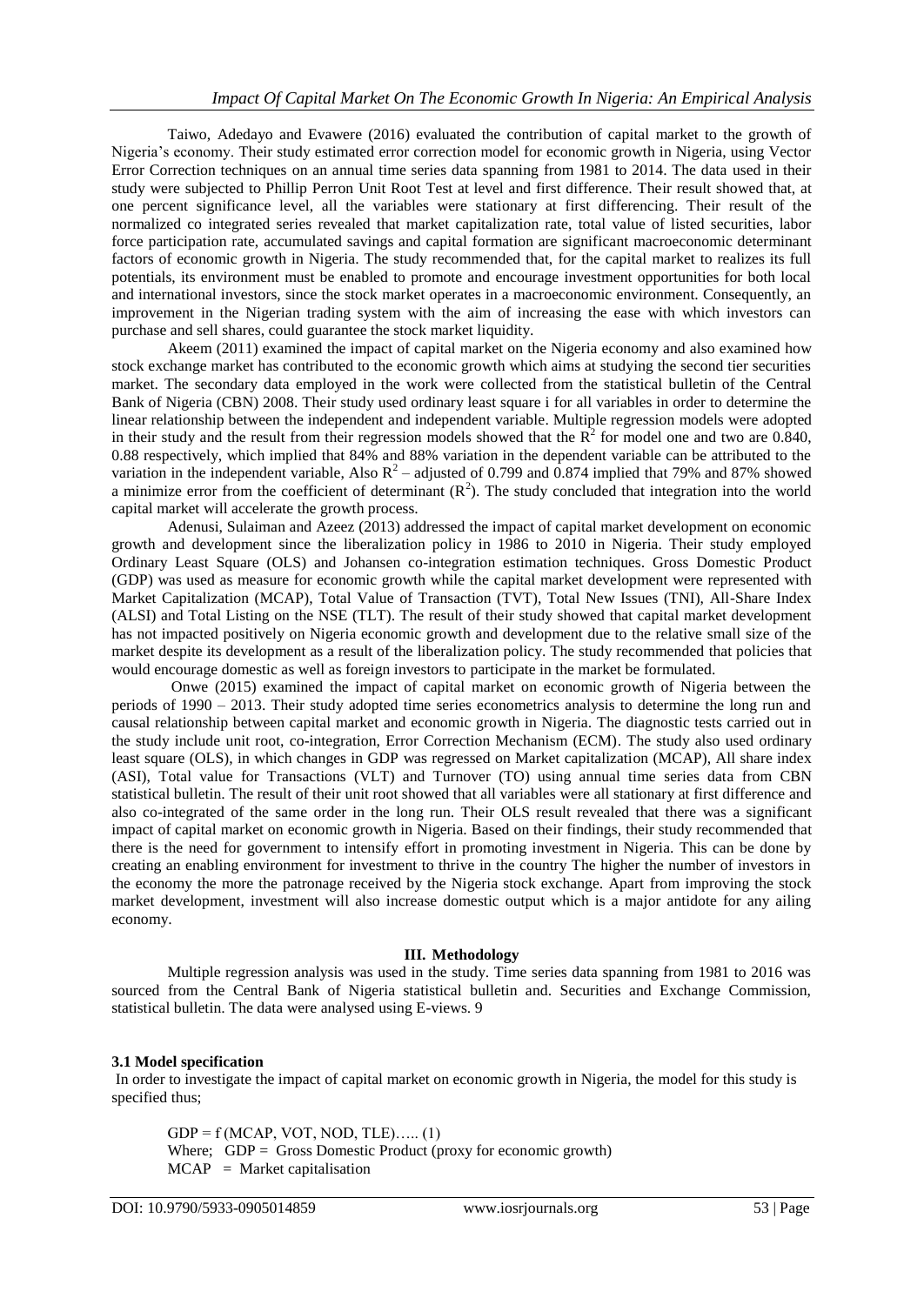$VOT = Volume of transaction  
\nNOD = Number of deals$ Number of deals  $TLE = \text{Total listed equity}$ 

The model in its econometric linear form can be written as:

|               |                           | GDP = $b_0 + b_1 MCAP + b_2 VOT + b_3 NOD + b_4 TLE + U$ | $\ldots$ (2) |
|---------------|---------------------------|----------------------------------------------------------|--------------|
| U             | $=$                       | stochastic or random error term                          |              |
| $b_{\alpha}$  | $\mathbf{r} = \mathbf{r}$ | constant intercept                                       |              |
| $b_1 - b_4 =$ |                           | coefficients of associated variables                     |              |
|               |                           |                                                          |              |

The model in the log linear form can be expressed as:  $LogGDP = b_0 + b_1LogMCAP + b_2LogVOT + b_3LogNOD + b_4LogTLE + U - (3)$ Where :  $Log =$  natural logarithm

The theoretical expectations about the signs of the coefficients of the parameters are as follow:  $b_1>0$ ,  $b_2>0$ ,  $b_3>0$ ,  $b_4>0$ .

Since the data for the analysis is time series, the Augmented Dickey-Fuller (ADF) unit root test was employed to ensure data stationarity and avoid the problem of spurious regression. The Johansen test for cointegration was also employed to investigate whether there is existence of long run relationship among the variables in the model. Error correction model was also adopted to determine the rate of adjustment from short run equilibrium to long run equilibrium

| Variables   | ADF test statistic | 5% critical value | Order of integration |  |  |  |
|-------------|--------------------|-------------------|----------------------|--|--|--|
| <b>RGDP</b> | $-4.903649$        | $-2.948404$       | 1(0)                 |  |  |  |
| <b>MCAP</b> | $-5.807763$        | $-2.951125$       |                      |  |  |  |
| <b>TLE</b>  | $-6.339224$        | $-2.951125$       | 101                  |  |  |  |
| <b>VOT</b>  | $-6.815330$        | $-2.951125$       | 101                  |  |  |  |
| <b>NOD</b>  | $-7.549507$        | $-2.951125$       | 101                  |  |  |  |

**Table 1:** Unit root test result

The unit test result presented on table 1 showed that RGDP was stationary at levels while other variables (MCAP, TLE VOT and NOD) were stationary at first difference. This is because their various ADF test statistic were greater than their various 5% critical values in absolute terms.

**Table 2:** Johanssen co-integration test result Series: RGDP MCAP TLE VOT NOD Lags interval (in first differences): 1 to 1 Unrestricted Cointegration Rank Test (Trace)

| Hypothesized<br>No. of $CE(s)$ | Eigenvalue | Trace<br><b>Statistic</b> | 0.05<br><b>Critical Value</b> | $Prob.**$ |
|--------------------------------|------------|---------------------------|-------------------------------|-----------|
| None $*$                       | 0.864215   | 112.4996                  | 69.81889                      | 0.0000    |
| At most 1                      | 0.462036   | 44.61232                  | 47.85613                      | 0.0977    |
| At most $2$                    | 0.369561   | 23.53358                  | 29.79707                      | 0.2208    |
| At most 3                      | 0.193934   | 7.848088                  | 15.49471                      | 0.4818    |
| At most 4                      | 0.015121   | 0.518036                  | 3.841466                      | 0.4717    |

Trace test indicates 1 cointegrating eqn(s) at the 0.05 level

\* denotes rejection of the hypothesis at the 0.05 level

\*\*MacKinnon-Haug-Michelis (1999) p-values

Unrestricted Cointegration Rank Test (Maximum Eigenvalue)

| Hypothesized<br>No. of $CE(s)$ | Eigenvalue | Max-Eigen<br><b>Statistic</b> | 0.05<br>Critical Value | Prob. $**$ |  |
|--------------------------------|------------|-------------------------------|------------------------|------------|--|
| None $*$                       | 0.864215   | 67.88728                      | 33.87687               | 0.0000     |  |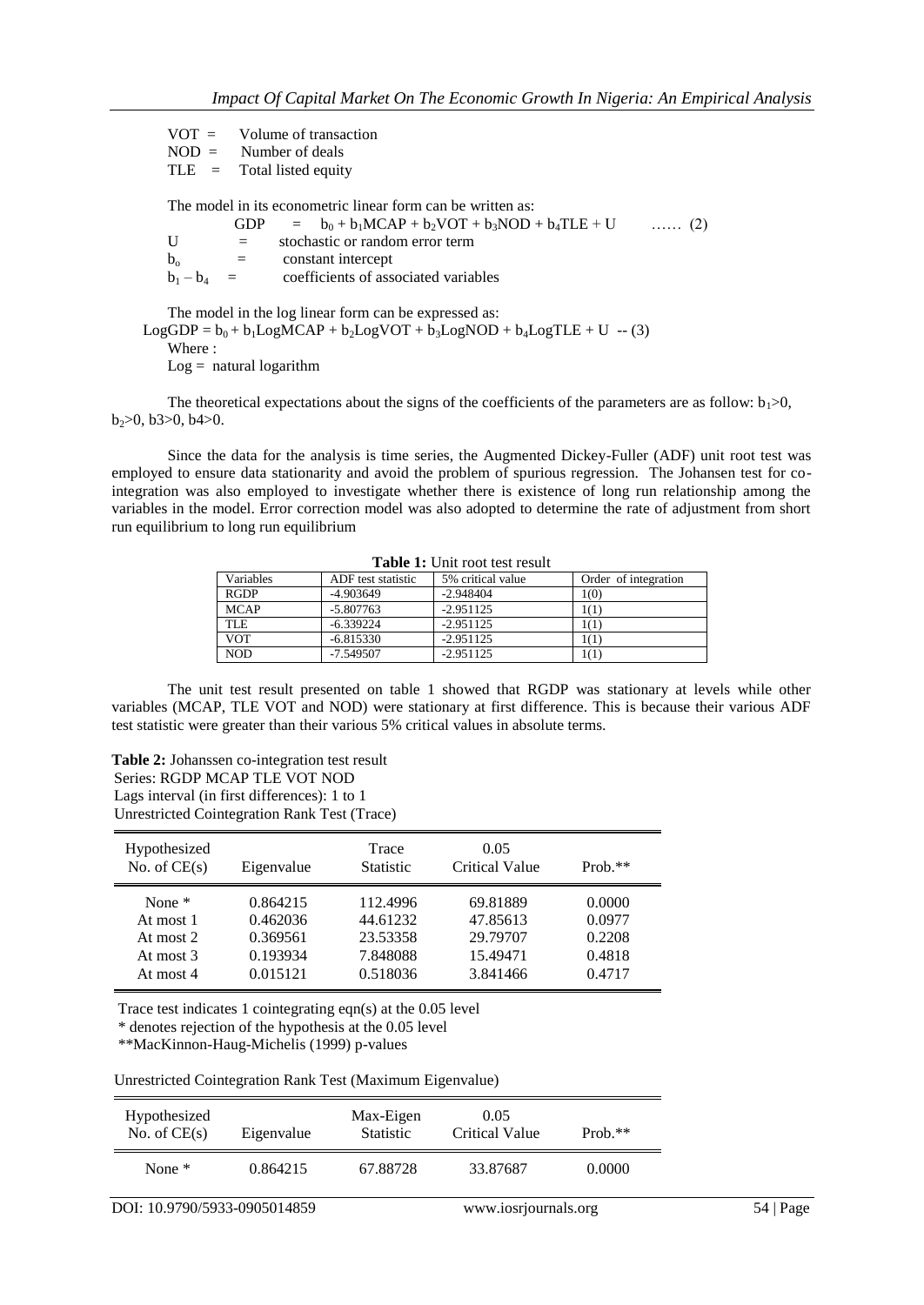*Impact Of Capital Market On The Economic Growth In Nigeria: An Empirical Analysis*

| At most 1 | 0.462036 | 21.07874 | 27.58434 | 0.2715 |
|-----------|----------|----------|----------|--------|
| At most 2 | 0.369561 | 15.68550 | 21.13162 | 0.2438 |
| At most 3 | 0.193934 | 7.330052 | 14.26460 | 0.4509 |
| At most 4 | 0.015121 | 0.518036 | 3.841466 | 0.4717 |

 Max-eigenvalue test indicates 1 cointegrating eqn(s) at the 0.05 level Series: RGDP MCAP TLE VOT NOD Lags interval (in first differences): 1 to 1

Unrestricted Cointegration Rank Test (Trace)

| Hypothesized<br>No. of $CE(s)$ | Eigenvalue | Trace<br><b>Statistic</b> | 0.05<br><b>Critical Value</b> | $Prob.**$ |
|--------------------------------|------------|---------------------------|-------------------------------|-----------|
| None $*$                       | 0.864215   | 112.4996                  | 69.81889                      | 0.0000    |
| At most 1                      | 0.462036   | 44.61232                  | 47.85613                      | 0.0977    |
| At most 2                      | 0.369561   | 23.53358                  | 29.79707                      | 0.2208    |
| At most 3                      | 0.193934   | 7.848088                  | 15.49471                      | 0.4818    |
| At most 4                      | 0.015121   | 0.518036                  | 3.841466                      | 0.4717    |

Trace test indicates 1 cointegrating eqn(s) at the 0.05 level

\* denotes rejection of the hypothesis at the 0.05 level

\*\*MacKinnon-Haug-Michelis (1999) p-values

| Unrestricted Cointegration Rank Test (Maximum Eigenvalue) |  |  |
|-----------------------------------------------------------|--|--|
|                                                           |  |  |

| Hypothesized<br>No. of $CE(s)$ | Eigenvalue | Max-Eigen<br><b>Statistic</b> | 0.05<br><b>Critical Value</b> | $Prob.**$ |
|--------------------------------|------------|-------------------------------|-------------------------------|-----------|
| None $*$                       | 0.864215   | 67.88728                      | 33.87687                      | 0.0000    |
| At most 1                      | 0.462036   | 21.07874                      | 27.58434                      | 0.2715    |
| At most 2                      | 0.369561   | 15.68550                      | 21.13162                      | 0.2438    |
| At most $3$                    | 0.193934   | 7.330052                      | 14.26460                      | 0.4509    |
| At most 4                      | 0.015121   | 0.518036                      | 3.841466                      | 0.4717    |

Max-eigenvalue test indicates 1 cointegrating eqn(s) at the 0.05 level

\* denotes rejection of the hypothesis at the 0.05 level

\* denotes rejection of the hypothesis at the 0.05 level

The trace test indicates that there was 1 co-integrating equations at 0.05 level. The max-eigen value test also indicates that there was 1 co-integrating equations at 0.05 level. These results showed that the variables are co-integrated. That is, RGDP has a long run relationship with MCAP, TLE, VOT, and NOD.

The ordinary least square (OLS) result conducted on the specified model is presented on table 3. The OLS result reveals the short run relationship that exists between the dependent variable and each of the explanatory variables.

**Table 3.** Ordinary Least Square (OLS) Results: Short-Run Analysis Dependent Variable: LOG(RGDP) Method: Least Squares Sample: 1981 2016 Included observations: 36

| Variable<br>Coefficient<br>t-Statistic<br>Std. Error                                                                                                                                                                                               |                                                |
|----------------------------------------------------------------------------------------------------------------------------------------------------------------------------------------------------------------------------------------------------|------------------------------------------------|
| 11.75189<br>2.496703<br>4.706964<br>C<br>0.132878<br>2.783459<br>LOG(MCAP)<br>0.369861<br>LOG(TLE)<br>0.915213<br>$-0.377617$<br>$-0.412600$<br>LOG(VOT)<br>$-0.205282$<br>0.147585<br>$-1.390946$<br>LOG(NOD)<br>0.181798<br>0.219810<br>0.039961 | 0.0181<br>0.0091<br>0.6827<br>0.1741<br>0.8275 |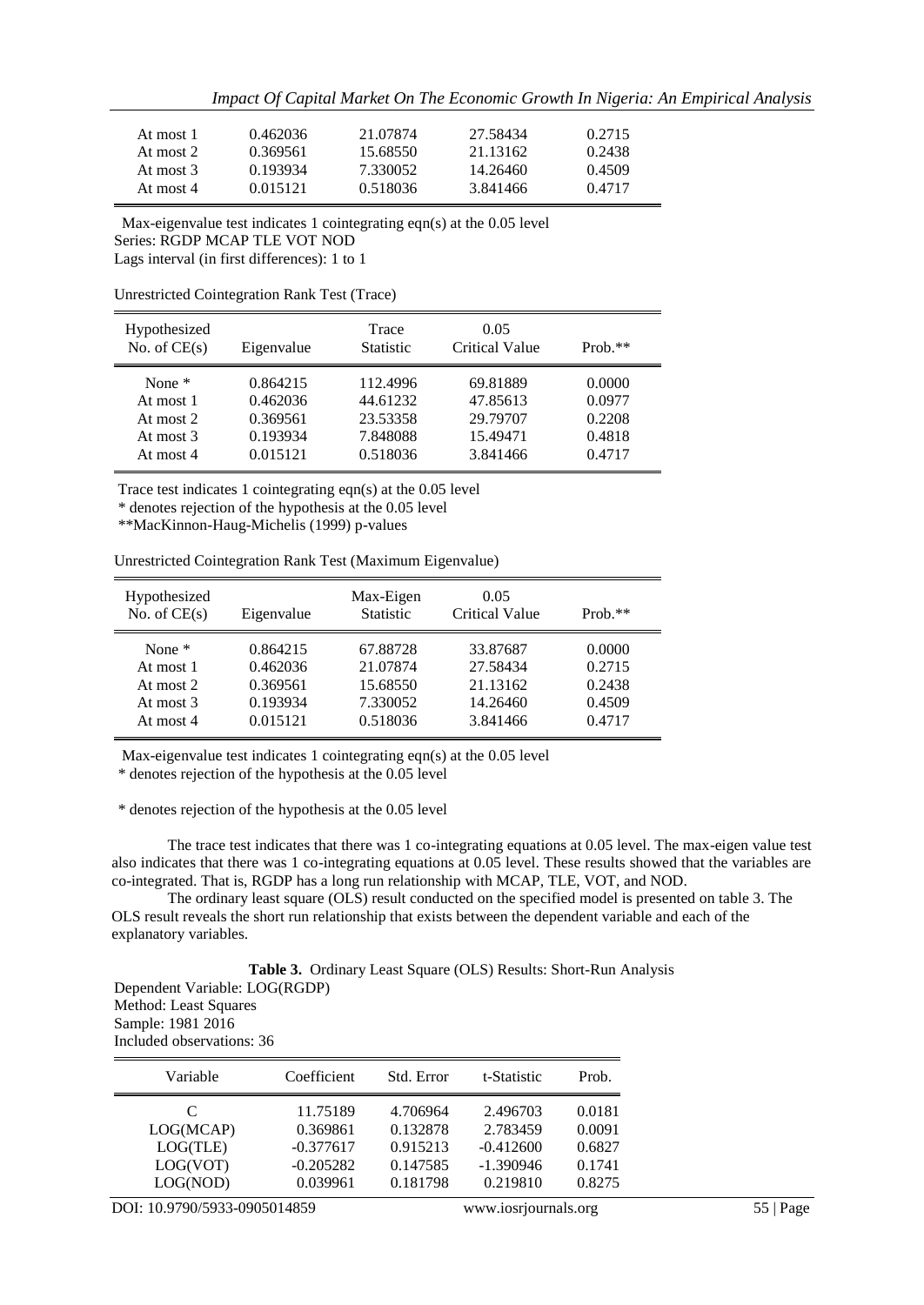| R-squared          |          | 0.625017 Mean dependent var    | 10.28431 |
|--------------------|----------|--------------------------------|----------|
| Adjusted R-squared |          | 0.576632 S.D. dependent var    | 0.626336 |
| S.E. of regression |          | 0.407536 Akaike info criterion | 1.170872 |
| Sum squared resid  |          | 5.148658 Schwarz criterion     | 1.390805 |
| Log likelihood     |          | -16.07569 Hannan-Quinn criter. | 1.247635 |
| F-statistic        |          | 12.91761 Durbin-Watson stat    | 2.272677 |
| Prob(F-statistic)  | 0.000003 |                                |          |

From the results of the OLS, the constant parameter (Bo) is positive at 11.75189. This means that if all the independent variables are held constant, RGDP as a dependent variable will on the average increase by 11.751 percent. For MCAP, the coefficient is 0.369861. This means that MCAP is positively related to GDP. This implies that on the average, one percent increase in MCAP will lead 36.99 percent increase in RGDP and this is in conformity to our aprori expectation. The result also shows that the coefficient of TLE is negative and is contrary to our aprori expectation. The result shows that on the average, one percent increase in TLE will lead to 37.76 percent fall in RGDP. The result equally shows that the coefficient of VOT is negative and this is also contrary to our aprori expectation. From the result one percent increase in VOT will lead to 20.53 percent fall in RGDP on the average. The result also reveals that the coefficient of NOD is positive and is in conformity with our aprori expectation. The result shows that on the average, one percent increase in NOD will lead to 3.99 percent increase in RGDP. The R-Square value of as 0.625017 shows that about 62.50 % of the total variation in the dependent variable (RGDP) were explained by changes in the explanatory variables (MCAP, TLE, VOT and NOD). . The F-statistic of 12.81761 with the corresponding probability value of 0.0000 measured the adequacy of the regression model and the overall influence of MCAP, TLE, VOT and NOD on RGDP. Since  $P = 0.000 <$ 0.05 (level of significance), the model was a good fit and the explanatory variables (MCAP, TLE, VOT and NOD) jointly exerted a statistically significant effect on the dependent variable (RGDP). The Durbin-Watson value of 2.272677 shows the absence of autocorrelation.

The next step is to perform the over parameterised and parsimonious error correction method to account for short- run dynamic adjustments required for stable long run relationship among the variables in the model. The over parameterized model is presented in table 4 The over parameterized model account for model misspecification problems as a step towards arriving at a preferred or parsimonious model. This is presented below.

**Table 4** Over-Parameterised Error Correction Results.

Dependent Variable: D(LOG(RGDP)) Method: Least Squares Sample (adjusted): 1984 2016 Included observations: 33 after adjustments

| Variable           | Coefficient | Std. Error          | t-Statistic | Prob.    |
|--------------------|-------------|---------------------|-------------|----------|
| C                  | -1.942252   | 2.315806            | $-0.838694$ | 0.4133   |
| D(LOG(MCAP))       | 0.424069    | 0.393796            | 1.076876    | 0.2966   |
| $D(LOG(MCAP(-1)))$ | 0.086144    | 0.501245            | 0.171860    | 0.8656   |
| $D(LOG(MCAP(-2)))$ | $-0.758790$ | 0.511052            | $-1.484762$ | 0.1559   |
| D(LOG(TLE))        | 0.625863    | 1.780220            | 0.351565    | 0.7295   |
| $D(LOG(TLE(-1)))$  | 2.903108    | 1.866486            | 1.555387    | 0.1383   |
| $D(LOG(TLE(-2)))$  | 3.387285    | 1.667887            | 2.030883    | 0.0582   |
| D (LOG(VOT))       | $-0.211562$ | 0.247358            | $-0.855287$ | 0.4043   |
| $D(LOG(VOT(-1)))$  | 0.265752    | 0.246371            | 1.078663    | 0.2958   |
| $D(LOG(VOT(-2)))$  | 0.179085    | 0.222648            | 0.804343    | 0.4323   |
| D(LOG(NOD))        | $-0.395519$ | 0.292854            | $-1.350565$ | 0.1945   |
| $D(LOG(NOD(-1)))$  | $-0.428473$ | 0.251940            | $-1.700695$ | 0.1072   |
| $D(LOG(NOD(-2)))$  | $-0.081144$ | 0.262419            | $-0.309216$ | 0.7609   |
| $LOG(RGDP(-1))$    | 0.199940    | 0.226714            | 0.881907    | 0.3901   |
| $D(LOG(RGDP(-2)))$ | $-0.155000$ | 0.175508            | $-0.883150$ | 0.3895   |
| $ECM(-1)$          | -1.592369   | 0.355690            | -4.476844   | 0.0003   |
| R-squared          | 0.722639    | Mean depend ent var |             | 0.048189 |

DOI: 10.9790/5933-0905014859 www.iosrjournals.org 56 | Page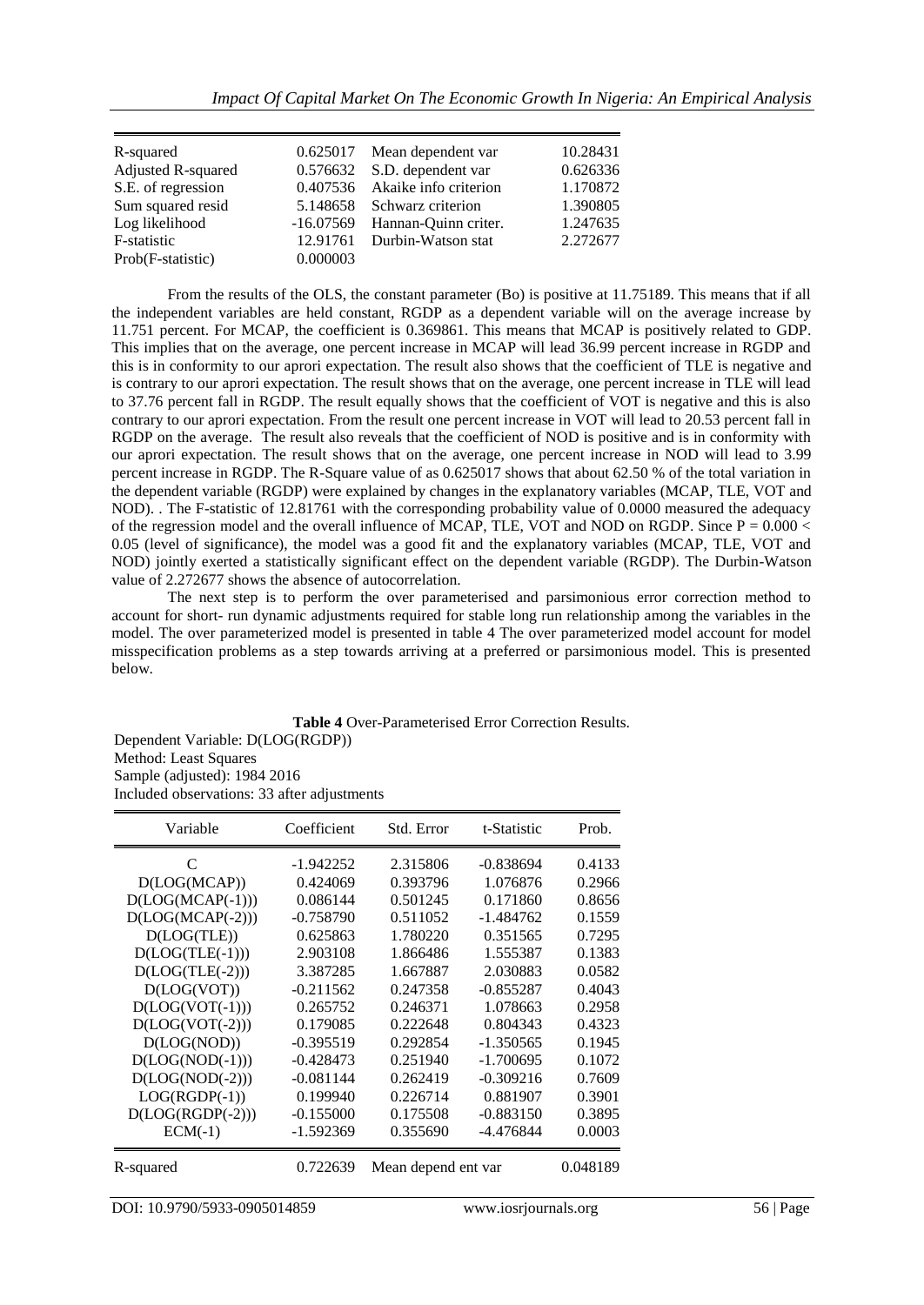| Adjusted R-squared |          | 0.477909 S.D. dependent var    | 0.575062 |
|--------------------|----------|--------------------------------|----------|
| S.E. of regression |          | 0.415516 Akaike info criterion | 1.387810 |
| Sum squared resid  |          | 2.935107 Schwarz criterion     | 2.113390 |
| Log likelihood     |          | -6.898870 Hannan-Ouinn criter. | 1.631946 |
| F-statistic        |          | 2.952799 Durbin-Watson stat    | 1.548026 |
| Prob(F-statistic)  | 0.017322 |                                |          |
|                    |          |                                |          |

*Impact Of Capital Market On The Economic Growth In Nigeria: An Empirical Analysis*

In the over parameterized model as shown in table 4, the error correction term ECM (-1) is correctly specified. It is negative and statistically significant. This means that it will be effective to correct any deviations from the long-run equilibrium. Moreover, the negative and statistically significant of the ECM confirms that the variables in the model are co- integrated The coefficient of the ECM(-1) which is -1.592609 indicates that the speed of adjustment to long run equilibrium is 159.3 percent when any past deviation must be corrected in the present period. This means that the present value of RGDP adjusts so fast to changes in MCAP, TLE, VOT and NOD.. The coefficient of determination  $(R^2)$  in the over parameterized model is 0.722639. This means that about 72.3 percent of the variations in the dependent variable (RGDP) is explained jointly by the explanatory variables in the model. The F-statistic of 2.952799 with probability of 0.017322 is significant. This means that the explanatory variables in the model (MCAP, TLE, VOT and NOD) are jointly significant. The Durbin Watson statistic of 1.548026 means the absence of autocorrelation. RGDP (-1) is positive and statistically insignificant while RGDP (-2) is negative and statistically insignificant.. This means that RGDP in the one lag period impacts positively and is statistically insignificant on current period RGDP while two lag periods of RGDP impacts negatively and also statistically insignificant on current RGDP. MCAP in the current period and MCAP in the one lag period impact positively and are statistically insignificant on the current RGDP. The sign of the coefficient of MCAP in the current period and in the one lag period are in conformity with our aprori. MCAP in the two lag periods has a negative impact and is also statistically insignificant on the current RGDP. TLE, TLE in the one lag period and TLE in the two lag periods all have a positive impact and are also statistically insignificant on the current RGDP. The sign of their coefficients also conform to our aprori. VOT in the current period impacts negatively and is also statistically insignificant on current RGDP. The sign of its coefficient contradicts our aprori.. The impact of VOT in the one lag period and two lag periods were positive and statistically insignificant. NOD in the current period, NOD in the one lag period and NOD in the two lag periods impact negatively and are statistically insignificant on the current RGDP.

The next step is to perform the parsimonious model which is a stepwise reduction of jointly insignificant variables in the over parameterized model until parsimony is achieved. In other word, the parsimonious model would be built by estimating the equations of only those variables found to be significant in the over-parameterized model. This is presented in table 5

|  |  | <b>Table 5. Parsimonious Error Correction Result</b> |  |
|--|--|------------------------------------------------------|--|
|  |  |                                                      |  |

Dependent Variable: D(LOG(RGDP)) Method: Least Squares Sample (adjusted): 1984 2016 Included observations: 33 after adjustments

| Variable                                                                                                                                                                                                                       | Coefficient                                                    | Std. Error                                                                                                                           | t-Statistic                                                          | Prob.                                          |
|--------------------------------------------------------------------------------------------------------------------------------------------------------------------------------------------------------------------------------|----------------------------------------------------------------|--------------------------------------------------------------------------------------------------------------------------------------|----------------------------------------------------------------------|------------------------------------------------|
| C<br>$D(LOG(TLE(-1)))$<br>$D(LOG(TLE(-2)))$<br>$D(LOG(NOD(-1)))$<br>$ECM(-1)$                                                                                                                                                  | 0.063422<br>2.533875<br>1.429508<br>$-0.356953$<br>$-1.137609$ | 0.072904<br>1.228491<br>1.216779<br>0.184836<br>0.181629                                                                             | 0.869931<br>2.062592<br>1.174830<br>$-1.931184$<br>$-6.263365$       | 0.3917<br>0.0485<br>0.2500<br>0.0636<br>0.0000 |
| 0.594782<br>R-squared<br><b>Adjusted R-squared</b><br>0.536893<br>S.E. of regression<br>0.391341<br>Sum squared resid<br>4.288128<br>Log likelihood<br>$-13.15413$<br>F-statistic<br>10.27464<br>0.000030<br>Prob(F-statistic) |                                                                | Mean dependent var<br>S.D. dependent var<br>Akaike info criterion<br>Schwarz criterion<br>Hannan-Quinn criter.<br>Durbin-Watson stat | 0.048189<br>0.575062<br>1.100250<br>1.326994<br>1.176542<br>1.968196 |                                                |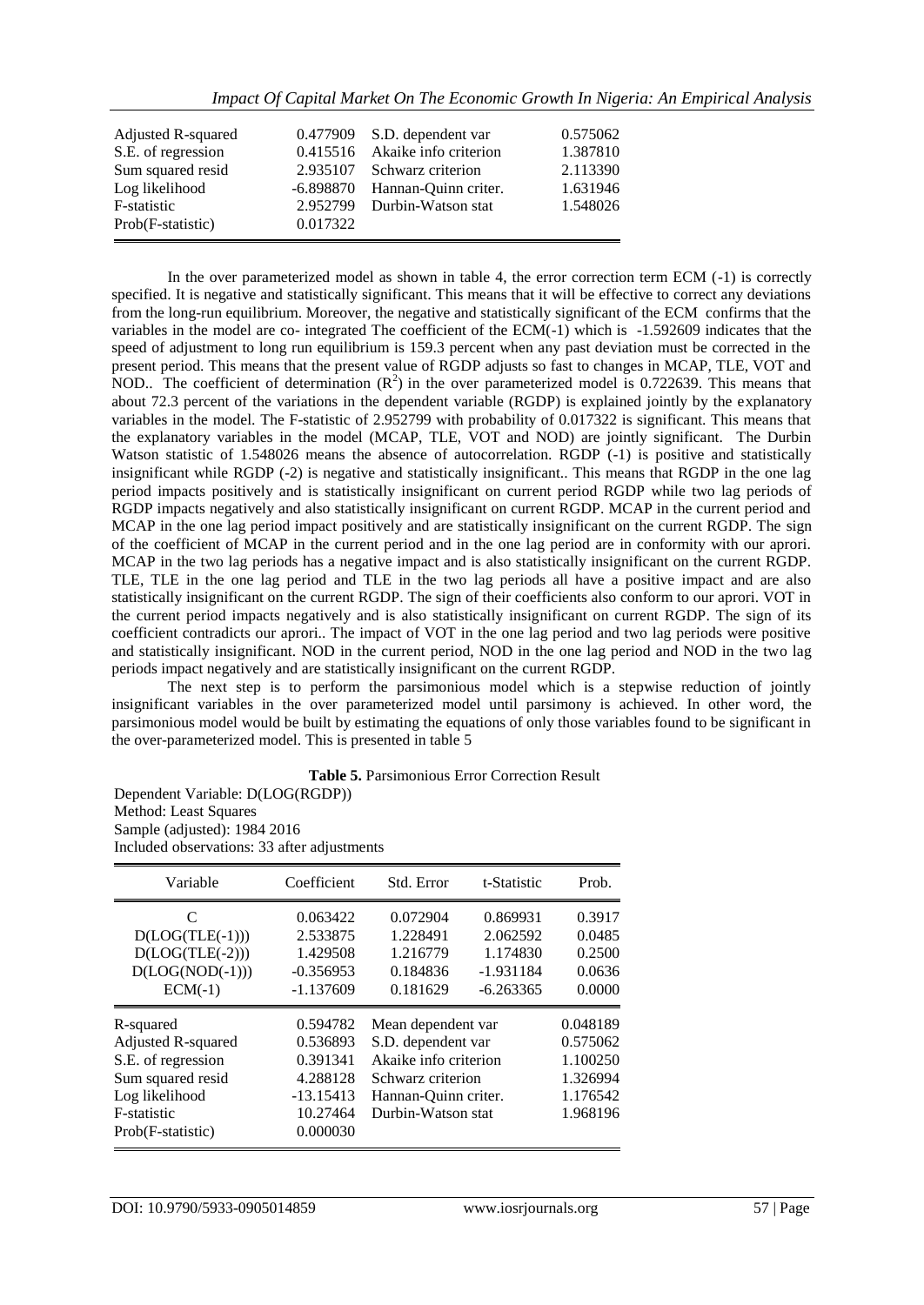In the parsimonious model as shown in table 5, the error correction term ECM  $(-1)$  is correctly specified. It is negative and statistically significant. This means that it will be effective to correct any deviations from the long-run equilibrium. The speed of adjustment which is the coefficient of ECM (-1) is -1.137609. This shows that about 113.8 percent of short run disequilibrium adjusts back to equilibrium in the long run. This indicates that present value of the dependent variable adjusts slower to changes in the independent variables than what is obtained in the over-parameterized model. The coefficient of determination  $(R^2)$  in the parsimonious model is 0.594782. This means that about 59.5 percent of the variations in the dependent variable (RGDP) are explained jointly by the explanatory variables in the model. The F- statistic of 10.27464 with probability of 0.000030 is highly significant. The Durbin Watson statistic of 1.968196 means the absence of autocorrelation. The result of the parsimonious model shows that the coefficients of TLE (-1) is 2.533875 and is statistically significant. This value of the coefficient shows that on the average, one percent increase in the one lag period of TLE will lead to 253.4 percent increase in the current RGDP. The result also reveals that the coefficient of TLE (-2) is 1.429508 and is not statistically significant. The value of the coefficient shows that on the average, one percent increase in the two lag periods of TLE will lead to 142.9 percent increase in the current RGDP. The result equally revealed that the coefficient of NOD  $(-1)$  is  $-0.356953$  and is not statistically significant. The value of the coefficient shows that one percent increase in the one lag period of NOD will on the average lead to 35.7 percent fall in the current RGDP.

#### **4.1 Summary:**

The impact of capital market on economic growth of Nigeria for the period 1981 – 2016 has been examined in this study. The short run regression result shows that all the capital market indices were not statistically significant except market capitalisation that was statistically significant. The result also showed that MCAP and NOD have a positive impact on the economic growth of Nigeria while TLE and VOT have a negative impact on the economic growth of Nigeria. The result of the parsimonious model showed that TLE in the one lag period has a positive impact on the RGDP and is also statistically significant. The result also showed that TLE in the one lag period has a positive impact on the current RGDP and is not statistically significant while NOD in the one lag period has a negative impact on the current RGDP and is not statistically significant. The joint effect of the explanatory variables on the dependent variable was statistically significant implying that these variables were considered important variables in explaining changes in economic growth proxied by RGDP in Nigeria within the period of study. The modeled and operationalized framework of analysis exhibited a very high explanatory power, thereby providing supporting evidence that the explanatory variables included in the model were relevant in explaining changes in economic growth (RGDP) in Nigeria within the period of study.

#### **4.2 Conclusion:**

Given that the joint effect of the explanatory variables on the dependent variable were statistically significant, the study concludes that the components of government expenditure considered in this study are important variables in explaining economic growth in Nigeria within the period of study.

#### **4.3 Recommendations:**

Based on the findings, the study recommends that government through the Central Bank of Nigeria (CBN) should introduce and implement policies that will lead to increase in listed equities as this will help to stimulate economic growth in the long run given that total listed equity in the one period lag and two periods lag have a positive impact with economic growth though it is only listed equity in the one period lag that has a significant impact on the economic growth. There is also need for government to formulate and implement policies that will increase the number of deals as this will also stimulates economic growth though it has a negative and insignificant impact with economic growth. Moreover, regulatory authorities should restore confidence in the market by ensuring that there is transparency, fair trading transactions and dealing in the market.

#### **References**

[1]. Adenusi, S.O., Sulaiman, L.A and Azeez, B.A (2013). Impact of Capital Market Development on the Nigerian Economy: A Post SAP Analysis.. *Journal of Economics and Behavioral Studies,* 5(1): pp 1-7.

- [3]. Akeem, U.O (2011). The Role of Capital Market on Economic Growth in Nigeria (1980 -2008). *Research Journal of Finance and Accounting,* 2(3): pp 35-57.
- [4]. Anyanwu, J.C (1993). Monetary Economics: Theory, Policy and Institution. Onitsha; Hybrid Publishers Limited.
- [5]. Atoyebi, K .O., Ishola, S.A; Kadiri ,K .I., Adekunjo, F .O and Ogundeji, M .O. (2013). Capital Market and Economic Growth in Nigeria an Empirical Analysis. *Journal of Humanities And Social Science,* 6(6): pp 60-68.
- [6]. Edame, G and Okoro, U (2013). The Impact of Capital Market on Economic Growth in Nigeria. *Journal of Poverty, Investment and Development,* 1: pp 45 -56.

<sup>[2].</sup> Afolabi, A.A (2015). The impact of the Nigerian capital market on the economy.. *Journal of Accounting, Auditing and Finance Research,* 3(2): pp 88-96.